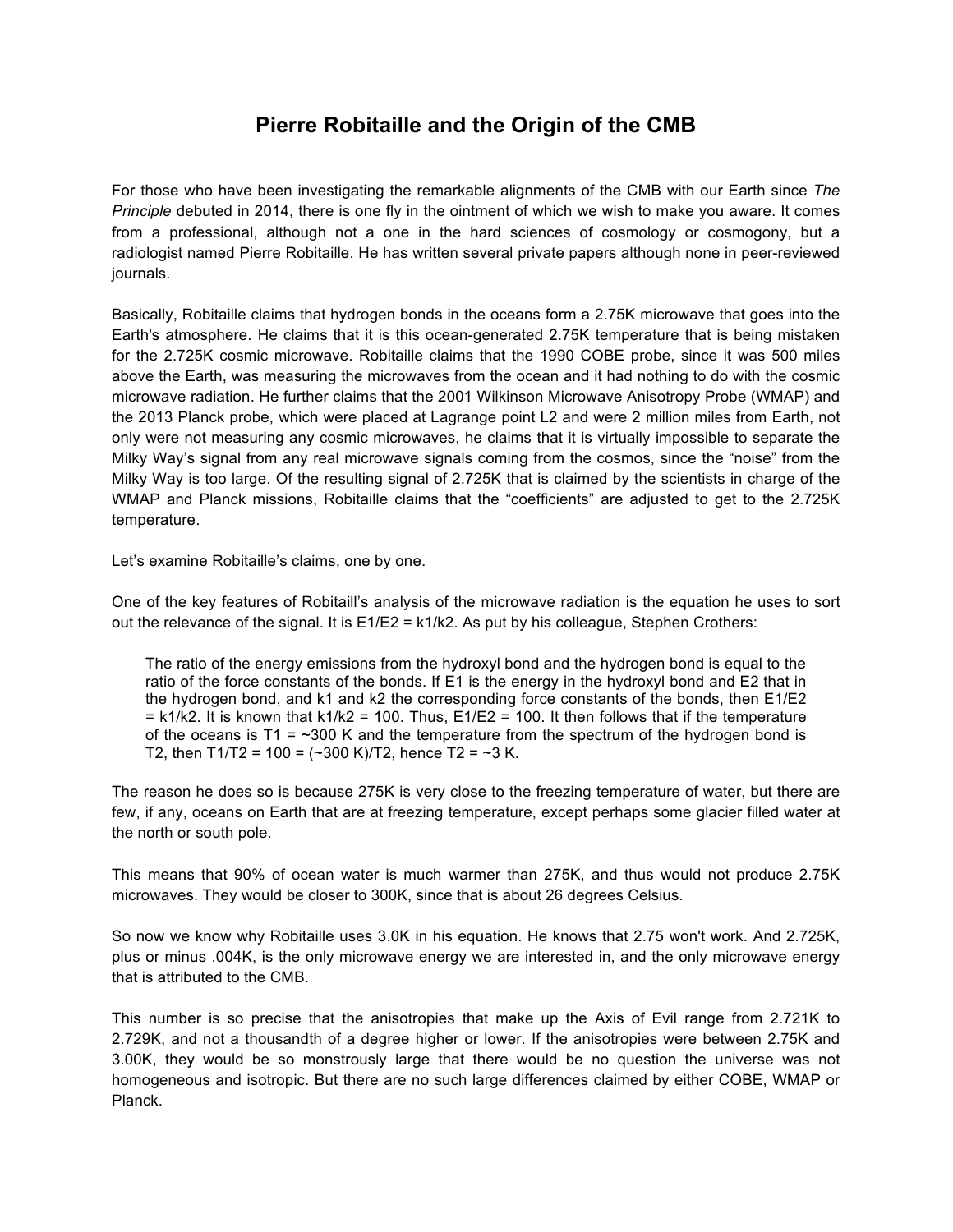In fact, Robitaille claims that since COBE was only 500 miles above the Earth it would naturally pick up the microwaves from the oceans. But the fact is, COBE would not be picking up 2.75K microwaves since none of the oceans are at freezing temperature.

But COBE did, in fact, pick up 2.725K microwaves, the same as WMAP and Plank. Could that be just a coincidence, especially since WMAP and Planck were at Lagrange point 2, two million miles away from Earth, while COBE was only 500 miles away? Hardly. It is much more likely that COBE, WMAP and Planck are picking up the same microwaves, since the microwaves they all detect range from 2.721 or 2.729K and no where near 3.0K.

Robitaille just dismisses that congruence by claiming that WMAP and Planck are not picking up microwaves, claiming that it would be "impossible" to separate the galactic signal from the CMB signal. Suffice it to say, in all the literature on the CMB, not one scientist agrees with him. Although the Milky Way signal is about 1000 times stronger than the non-Milky Way signals, they can, indeed, be separated by hard painstaking work.

When I posed the blatant contradiction of how he used the numbers 2.75K and 3.0K to Robitaille, he said the difference between the two numbers is accounted for by his "error bar." I objected that an error bar does not solve the discrepancy. It only shows that he could be making a serious error in his methodology and calculations.

As for the fact that a 2.75K microwave would necessitate that the oceans were frozen and that there are no such oceans on Earth, Robitaille did not even address the issue.

Robitaille's thesis is further complicated by the fact that hydrogen bonds cannot create a 3.0K microwave spectrum. This is even admitted by Robitaille, since his paper goes through great pains to tell us that the microwave spectrum of hydrogen bonds can only be 2.75K. This means that if we measure a 3.0K microwave, then the microwaves are not coming from hydrogen bonds.

Apparently, Robitaille is trying to get away with saying that 2.75K is close enough to 3.0K so that he can make his theory seem legit, but in reality, he is doing the same fudging of figures that he accuses Smoot of doing when Smoot adjusts the CMB coefficients to stabilize the CMB signals.

Since Robitaille realized that the 3.0K he used in his equation did not match the 2.75K he was claiming was coming from the oceans, he then asked me: "What is the blackbody spectrum of a source at 2.75 K versus a source at 3 K?"

What this question showed me is that as Robitaille first attempted to cover the discrepancy by appealing to his "error bars," here he wanted to hedge his bets by claiming that since the blackbody spectrum of 2.75K is not that much different than a spectrum at 3.0K, then it's ok for him to use the 3.0K in his equation. Unfortunately for Robitaille, it doesn't work that way. Since he claimed that the oceans produce the microwaves due to hydrogen bonding, then the hydrogen spectrum from those bonds cannot be more than 2.75K. But 2.75K, by his own equation (E1/E2 = k1/k2), can only be the product of an ocean at 275K, but there are hardly any oceans on Earth at that temperature, if any.

Robitaille then tried to take the focus off of the discrepancy between 2.75K and 3.0K by asking: "If you agree that the Earth can emit at 3.0K, where do you expect to see the Earth's 3K photons?" I found this question a bit desperate. Certainly the Earth can emit many and varied wavelengths and frequencies of